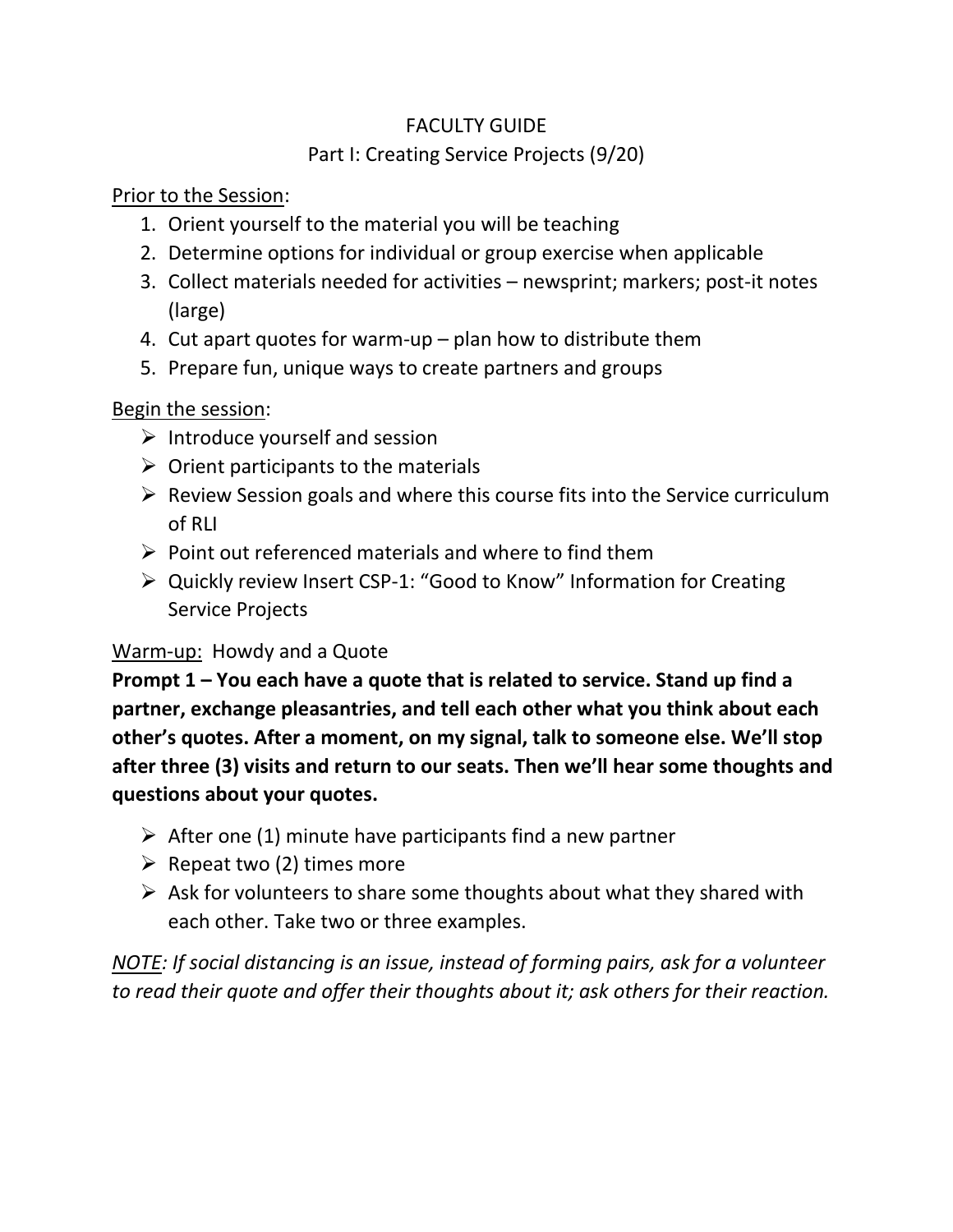# Consensus Building/Brainstorming Exercise:

- ➢ Pose the question "What are the FIRST STEPS in a NEW SERVICE PROJECT?"
- $\triangleright$  List on posted newsprint

**Prompt 2 – You have been appointed to chair a committee to develop a new service project for your Rotary club. How do you start? Without deciding on a particular project or type, in the next 2 minutes decide the FIRST STEPS you would take to develop your new service project. Record your thoughts on postit notes.**

**Now we will list your thoughts. Call them out and I'll record**

 $\triangleright$  Make a list of the "steps" offered

**Prompt 3 – We will now do some consensus building. Using the markers, look at the list. You have three (3) votes. Put a slash mark by what you believe is the most important. You can use all three of your votes for one item or spread your three votes out giving one vote to each of three items. (**Give the group time to put their marks on the newsprint).

- $\triangleright$  Choose the three ideas that received the most votes.
- $\triangleright$  These are the ones that, through consensus, the group believes are the top three steps needed when considering a new service project

#### Additional Thoughts:

- $\triangleright$  Propose any other item that might be overlooked in the above exercise
	- o Need?
	- o Realities? Practicality? Feasibility?
	- o Money, Time, Resources human, talent, volunteer
	- o Club and Community Buy-in
	- o Fit with club Identity, mission, other projects?

#### Summary:

**Prompt 4 – Your choice of project is key. It is important to your club, your members, your community and to the people benefitted by the project. Planning and building consensus are vital aspects of any successful service.**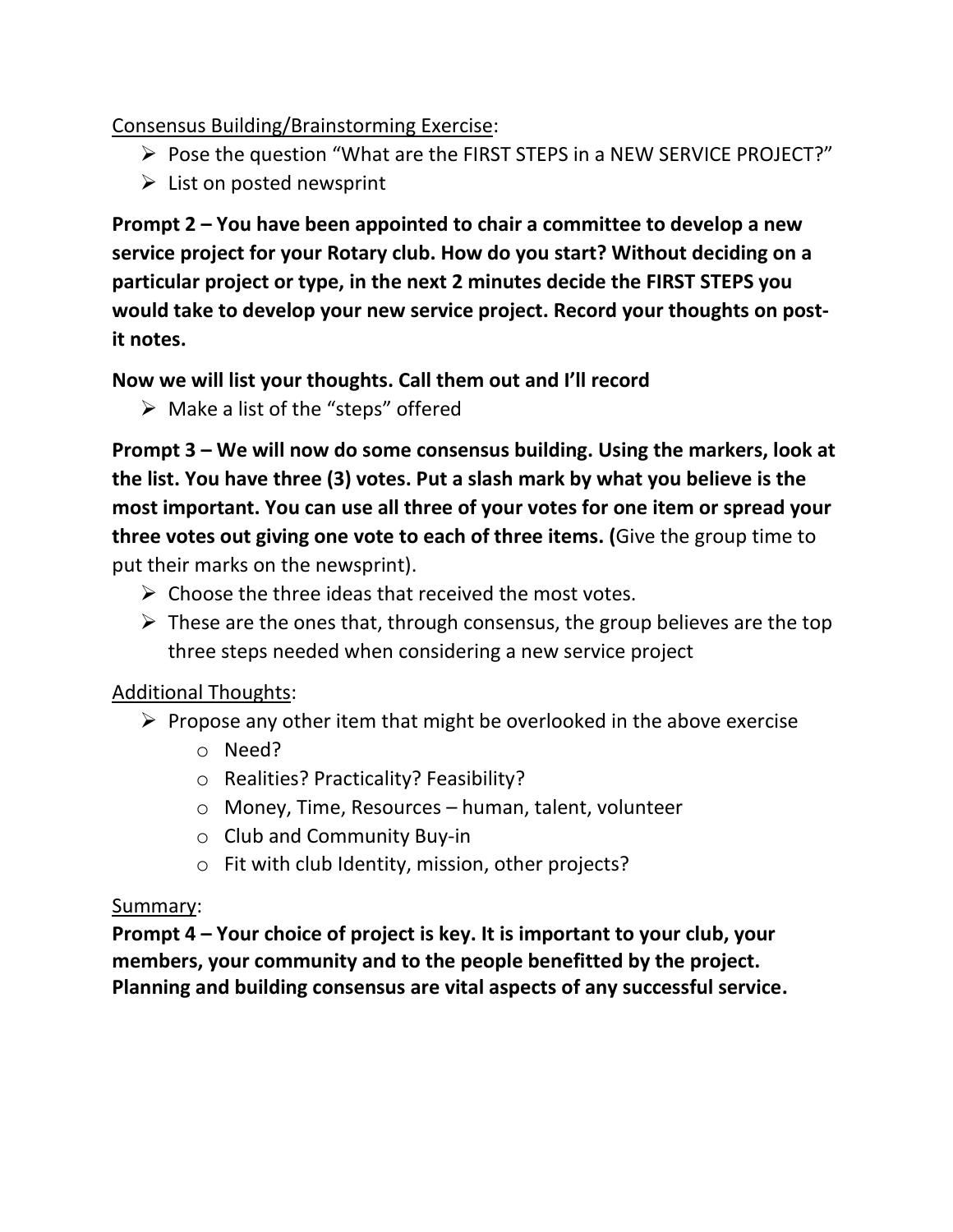Group Activity: Create Your Service Project:

- $\triangleright$  Divide into groups of three (3) or five (5)
- $\triangleright$  In groups, brainstorm project idea that incorporates two (2) of the Areas of Focus.
- $\triangleright$  Briefly describe the project

*NOTE: If your whole group is less than six work as one group rather than several. You will then have only one project from which to choose. There will subsequently be no need to do the second 'consensus' exercise below to choose a project.*

**Prompt 5 – Your committee now must choose an actual project idea. It does not have to be Rotary Foundation project eligible. In the next three (3) minutes agree on an idea for the new project. Write a 3-6-word descriptive title.**

- $\triangleright$  Each group lists their project on a newsprint that is posted.
- $\triangleright$  Give each an opportunity to describe their project
- $\triangleright$  Repeat the consensus building exercise, above
- $\triangleright$  Choose the top vote getter as "Project in a Box"

# **Prompt 6 – Now we have our project. All successful service projects need a plan. We will now create a plan for our 'chosen' project.**

- $\triangleright$  Form four (4) different groups
- $\triangleright$  Assign one of the following parts of project planning to each group
	- o Funding & Partnerships
	- o Publicity
	- o Gaining support of club members and the community
	- o Procedure & Timeline
- $\triangleright$  Each group's task is to develop their part of the project plan for the 'chosen' project
- $\triangleright$  Have each group summarize their findings on newsprint.
- ➢ Post sheets around the room and do Gallery Walk so all groups can review the others' work.
- $\triangleright$  Summarize key findings of the group

*NOTE: If your whole group is less than six, assign each of the above parts of the project plan to an individual or pair and proceed as directed above.*